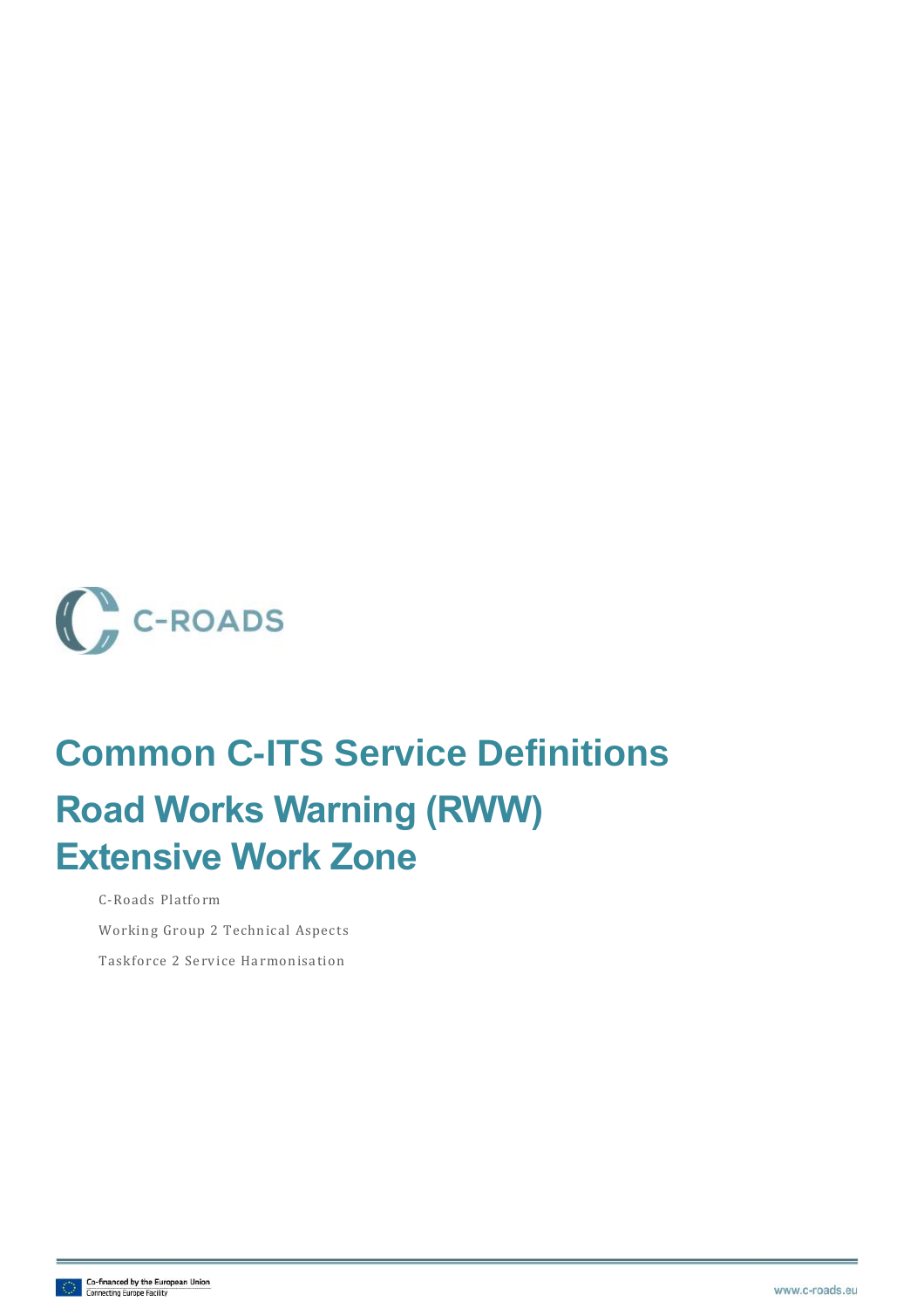

### **Publication History**

| <b>Version</b> | <b>Date</b> | <b>Description, updates and changes</b>             | <b>Status</b> |
|----------------|-------------|-----------------------------------------------------|---------------|
| 0.1            | 16.10.2019  | Input from Austria adapted to the European template | Input         |
| 0.2            | 17.10.2019  | Further improvement, minor editing                  | Draft         |
| 0.3            | 28.10.2019  | Improvements from remarks                           | Draft         |
| 0.4            | 25.03.2020  | Added draft TF3 input                               | Draft         |
| 1.7.0.TF.5     | 08.05.2020  | Inserted new template                               | Draft         |
| $1.7.0$ .TF.6  | 08.05.2020  | Clean version of version 1.7.0.TF.5                 | Draft         |
|                |             |                                                     |               |
|                |             |                                                     |               |
|                |             |                                                     |               |
|                |             |                                                     |               |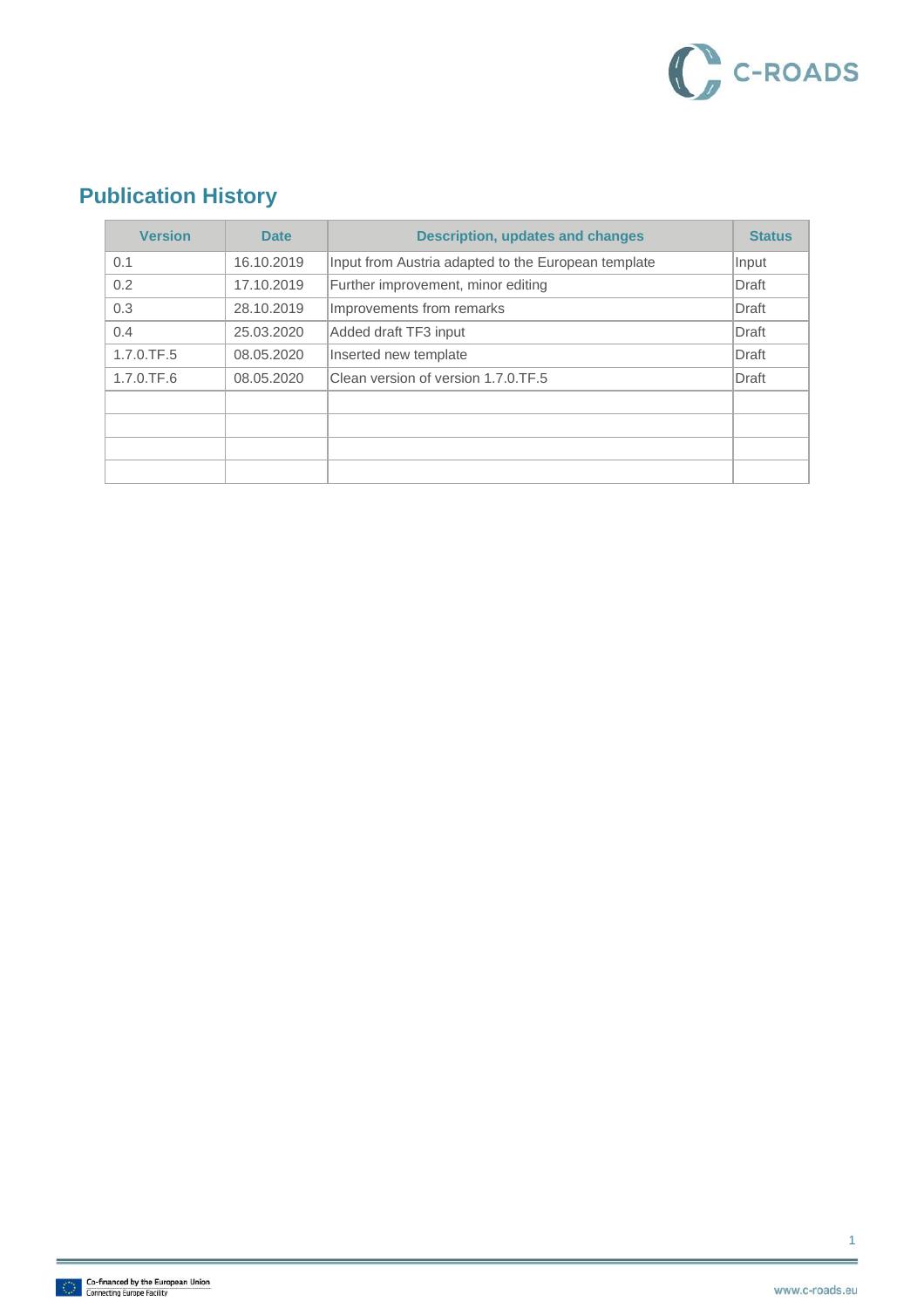

#### **Index**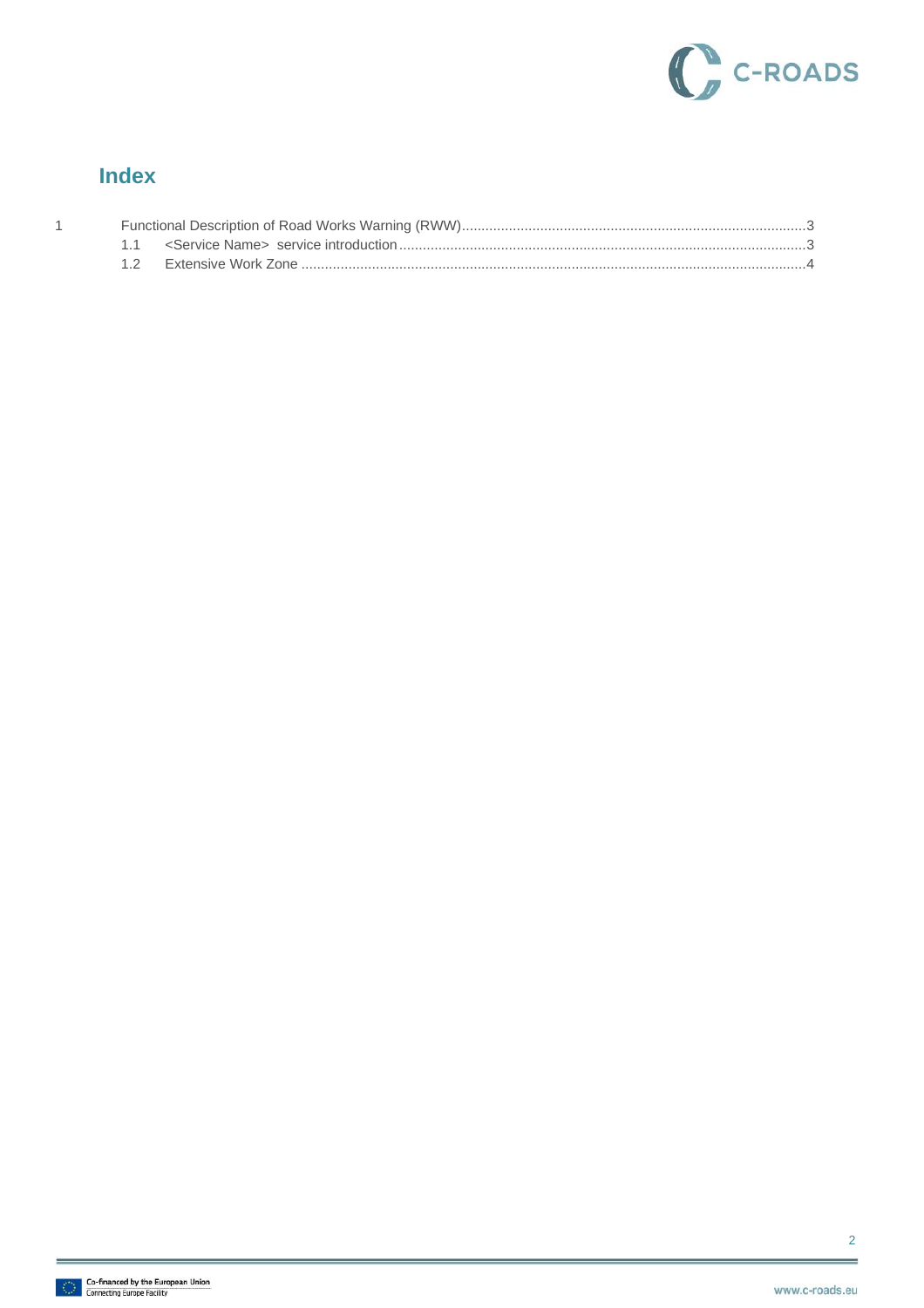

## <span id="page-3-0"></span>**1 Functional Description of Road Works Warning (RWW)**

### <span id="page-3-1"></span>**1.1 <Service Name> service introduction**

| <b>Service introduction</b> |               |  |
|-----------------------------|---------------|--|
| <b>Summary</b>              | If applicable |  |
| <b>Background</b>           | If applicable |  |
| Objective                   | If applicable |  |
| <b>Expected benefits</b>    | If applicable |  |
| <b>Use Cases</b>            | If applicable |  |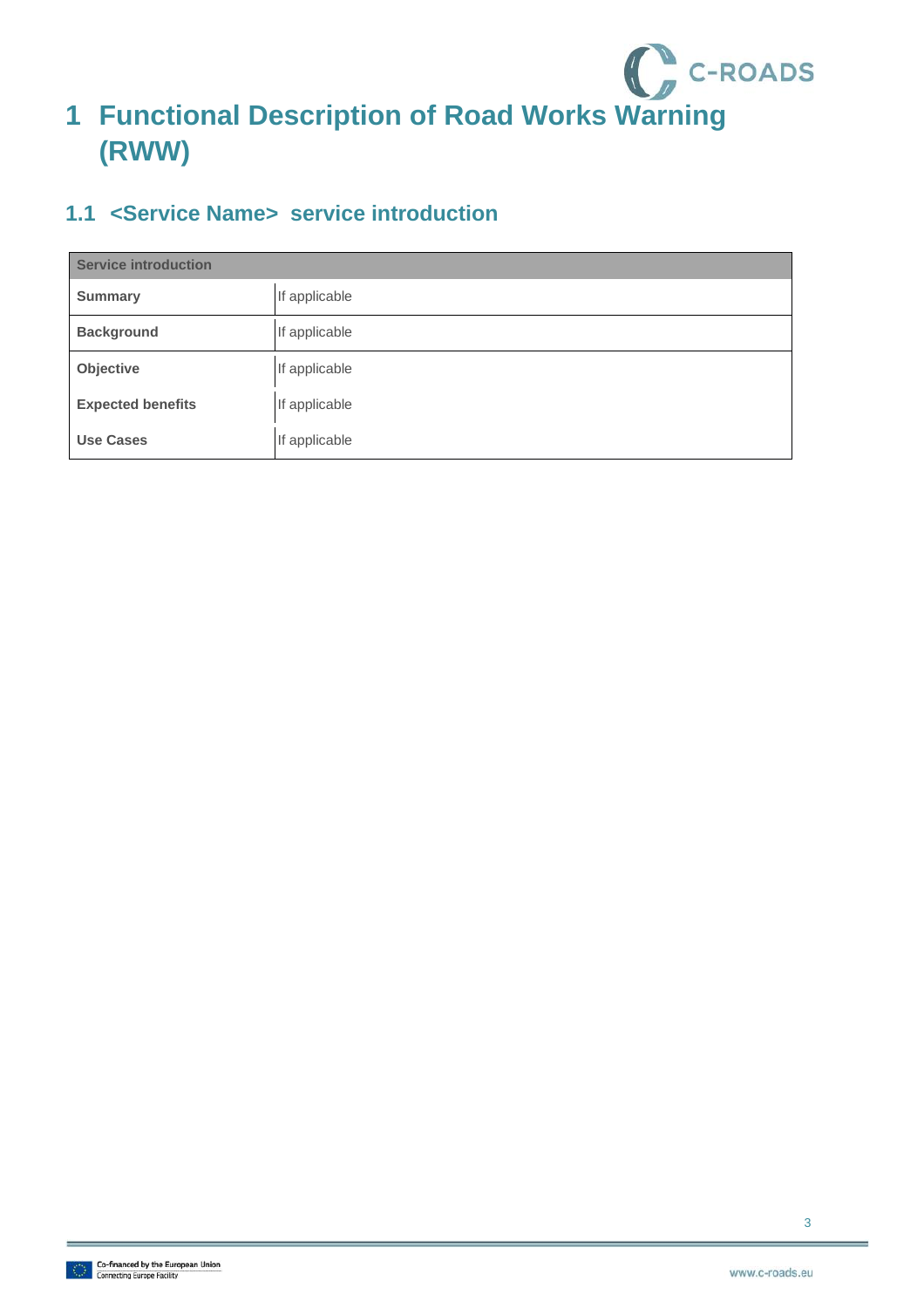

### <span id="page-4-0"></span>**1.2 Extensive Work Zone**

| Type of road network         | Αll                                                                                                                                                                                                                                                                                                                                                                                                                                                                                                                                              |  |  |  |  |
|------------------------------|--------------------------------------------------------------------------------------------------------------------------------------------------------------------------------------------------------------------------------------------------------------------------------------------------------------------------------------------------------------------------------------------------------------------------------------------------------------------------------------------------------------------------------------------------|--|--|--|--|
| Type of vehicle              | All                                                                                                                                                                                                                                                                                                                                                                                                                                                                                                                                              |  |  |  |  |
| <b>Use case introduction</b> |                                                                                                                                                                                                                                                                                                                                                                                                                                                                                                                                                  |  |  |  |  |
| Summary                      | The road user receives information about one or several significant changes in<br>road topology due to a road works site.<br>In this use case, the changes are more specific than a lane closure or a road<br>closure. It can include several changes on the same site.                                                                                                                                                                                                                                                                          |  |  |  |  |
| Background                   | In comparison to other RWW use cases, this use case can include significant changes in<br>road topology, such as the usage of an additional lane from the other driving direction or<br>an additional lane next to the original road (emergency lane or other) and include multiple<br>shifts of topology along the way, including different driving speed regulations.                                                                                                                                                                          |  |  |  |  |
| Objective                    | To allow road users to anticipate complex topological changes on a road works<br>$\bullet$<br>site on the road ahead and to adapt their speed and lane on the road.<br>To inform vehicles about lane specific multiple speed limits.<br>To inform vehicles about road signs / driving regulations applicable to the<br>roadworks, lane specific if needed (e.g. vehicle width restrictions).                                                                                                                                                     |  |  |  |  |
| Desired behaviour            | The road user is aware of the situation on the road and can adapt and apply the<br>$\bullet$<br>driving behaviour to the road situation (braking, changing lanes, etc), in order to<br>avoid accidents.<br>The automated vehicle can set its speed to the new speed limit if applicable.<br>$\bullet$<br>With the information about the changed road topology, the automated vehicle is<br>aware of not using the original road topology. Additionally, it is able to inform<br>the driver in time about the adjustment of driving requirements. |  |  |  |  |
| <b>Expected benefits</b>     | Reduce the risk and number of accidents and dangerous situations for road<br>٠<br>users and workers.<br>Informing the road user about a risk of discomfort on the road (slowing<br>down, manoeuvring).<br>Improved traffic management due to less traffic relevant events on the road.                                                                                                                                                                                                                                                           |  |  |  |  |
| <b>Use case description</b>  |                                                                                                                                                                                                                                                                                                                                                                                                                                                                                                                                                  |  |  |  |  |
| Situation                    | Roadworks equipped with warning beacons / temporary road signs / illuminated<br>lights arrows, on a road with separate carriageways or on a dual carriageway.<br>Carriageway crossover.<br>Modification of the lane geometry (e.g. new yellow lane markings that overwrite<br>the white ones).                                                                                                                                                                                                                                                   |  |  |  |  |
| Logic of transmission        | 12V                                                                                                                                                                                                                                                                                                                                                                                                                                                                                                                                              |  |  |  |  |
| Actors and relations         | The Road operator is the originator of the information of the message. It can be<br>$\bullet$<br>the Traffic Operations Center, or a road operator vehicle if no connection to the<br>central station ("stand alone mode").<br>The road user approaching the area is the end user of this service (receives the<br>information/message).<br>Service provider: the road works planner of the road operator, a management<br>system or the RSU on the trailer (in case of the "stand alone mode").                                                 |  |  |  |  |
| Scenario                     | <b>TOC triggered:</b><br>1)<br>The road operator programs mobile and planned road works in its Traffic<br>1)<br>Management System (TMS). The information contains all the elements that can<br>be used to precisely describe the work zone (start / end position of the work<br>zone, duration). This zone will not be entirely used by the operating agents; they<br>will set markings around the actual work site within this zone.                                                                                                            |  |  |  |  |